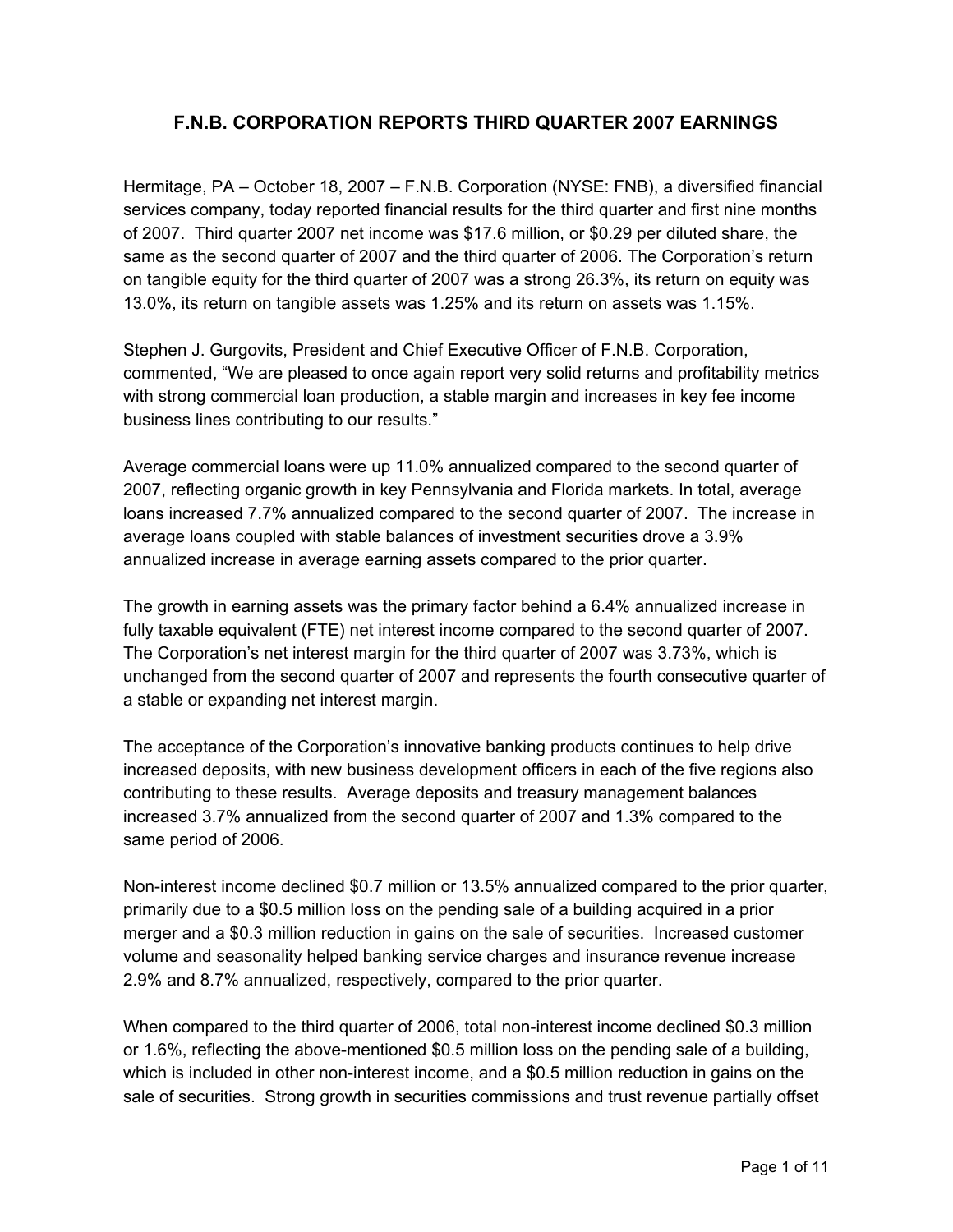these items. Total non-interest income represented 28% of net revenue for the third quarter of 2007.

Non-interest expense was \$41.3 million for the third quarter of 2007, an improvement of 5.2% annualized from \$41.8 million for the second quarter of 2007. Positive operating leverage was achieved compared to the second quarter of 2007, as evidenced by the improvement in the efficiency ratio to 57.4% from 58.3%.

The Corporation's income tax expense for the third quarter of 2007 included a \$0.9 million net benefit from the successful resolution of a previously uncertain tax position in the current period.

Asset quality continues to be at historically good levels for the Corporation. Annualized net loan charge-offs for the third quarter of 2007 were 27 basis points of average loans, representing a 3 basis point increase from the second quarter of 2007 and a 4 basis point rise from the third quarter of 2006. The ratio of annualized net loan charge-offs as a percentage of average loans continues to be within the range reported for the last five quarters. The ratio of non-performing loans to total loans was 57 basis points at September 30, 2007, a 1 basis point increase from 56 basis points at June 30, 2007, but a 12 basis point improvement from 69 basis points at September 30, 2006.

The Corporation increased its loan loss provision for the third quarter of 2007 as a result of the slight rise in net loan charge-offs, continued growth in commercial loans and continued softness in the Florida real estate market. The provision for loan losses was \$3.8 million, representing an increase of \$1.9 million over the second quarter of 2007 and \$1.3 million from the third quarter of 2006. At September 30, 2007, the allowance for loan losses was 1.20% of total loans, representing a 1 basis point increase from the second quarter of 2007 and 2.1 times total non-performing loans.

"We believe our strategy of cautiously expanding in select faster growing markets, our culture of emphasizing conservative underwriting and our overall loan loss reserves of over twice our non-performing loans positions us well for the current environment," Mr. Gurgovits added.

# **Year-To-Date Results**

For the nine-month period ended September 30, 2007, the Corporation posted net income of \$52.6 million, a 5.1% increase, compared to \$50.1 million for the same period of 2006. On a per share basis, year-to-date earnings were \$0.87 per diluted share, compared to \$0.85 per diluted share for the nine-month period ended September 30, 2006. The Corporation's return on tangible equity for the nine-month period ended September 30, 2007 was a strong 26.6%, its return on equity was 13.0%, its return on tangible assets was 1.27% and its return on assets was 1.17%.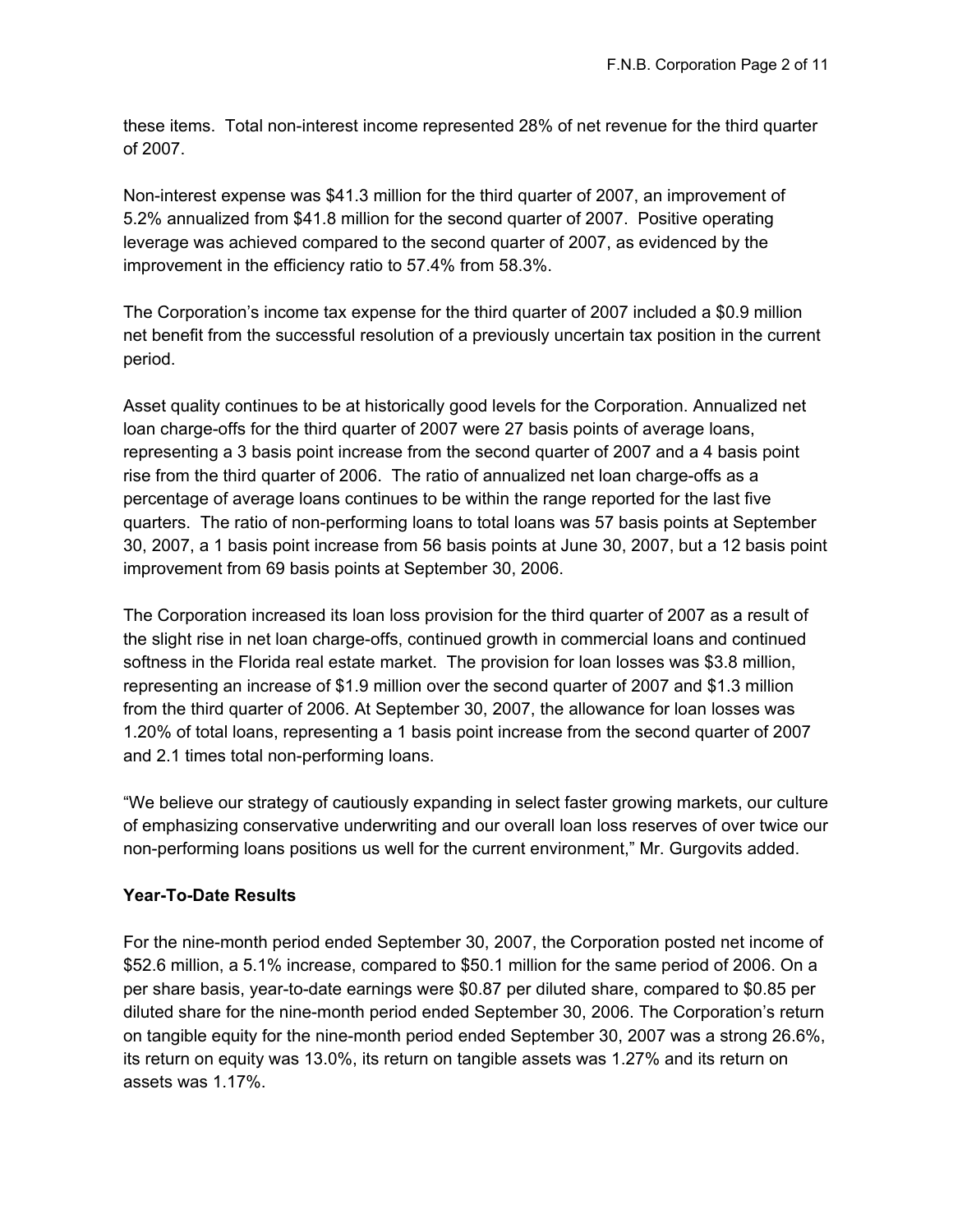Net interest income, on an FTE basis, for the nine-month period ended September 30, 2007 was 3.5% higher than the same period of last year, reflecting growth in average loans of 7.1% and growth in average deposits and treasury management balances of 5.4%. The Corporation's net interest margin for the nine-month period ended September 30, 2007 remained stable at 3.73% when compared to the first nine months of 2006.

Non-interest income for the nine-month period ended September 30, 2007 increased 1.7% to \$61.0 million from \$60.0 million during the same period of 2006. Non-interest income was 29% of net revenue for the first nine months of 2007.

Non-interest expense for the nine-month period ended September 30, 2007 was \$125.0 million, a 3.2% increase compared to \$121.1 million for the same period of 2006. The efficiency ratio was essentially unchanged at 58% for the first nine months of 2007 and 2006.

Shareholders' equity at September 30, 2007 was \$541.6 million, or \$8.94 per common share. Tangible book value was \$4.61 per common share at the end of the third quarter of 2007. The Corporation's leverage and tangible capital ratios were 7.43% and 4.76%, respectively, at September 30, 2007. The Corporation's capital ratios continue to exceed federal bank regulatory agency "well capitalized" thresholds.

# **Other Highlights**

## **New CEO Announced**

On October 15, 2007, F.N.B. Corporation announced that Robert V. New, Jr. has been elected President and Chief Executive Officer effective April 1, 2008. Mr. New will join the Corporation on January 15, 2008 and succeed Stephen J. Gurgovits, the current President and CEO. As previously announced, Mr. Gurgovits will become Chairman of the Board at year-end 2007.

## **Increased Cash Dividend**

In September, the Corporation increased its quarterly cash dividend 2.1% to 24 cents per share for the third quarter of 2007.

## **George Groves Retires**

In August, George H. Groves, Chairman of the First National Bank Capital Region and member of the Board of Directors of First National Bank, retired. Mr. Groves founded The Legacy Bank, which the Corporation acquired in May 2006. He will remain a member of the First National Bank Capital Region Community Board.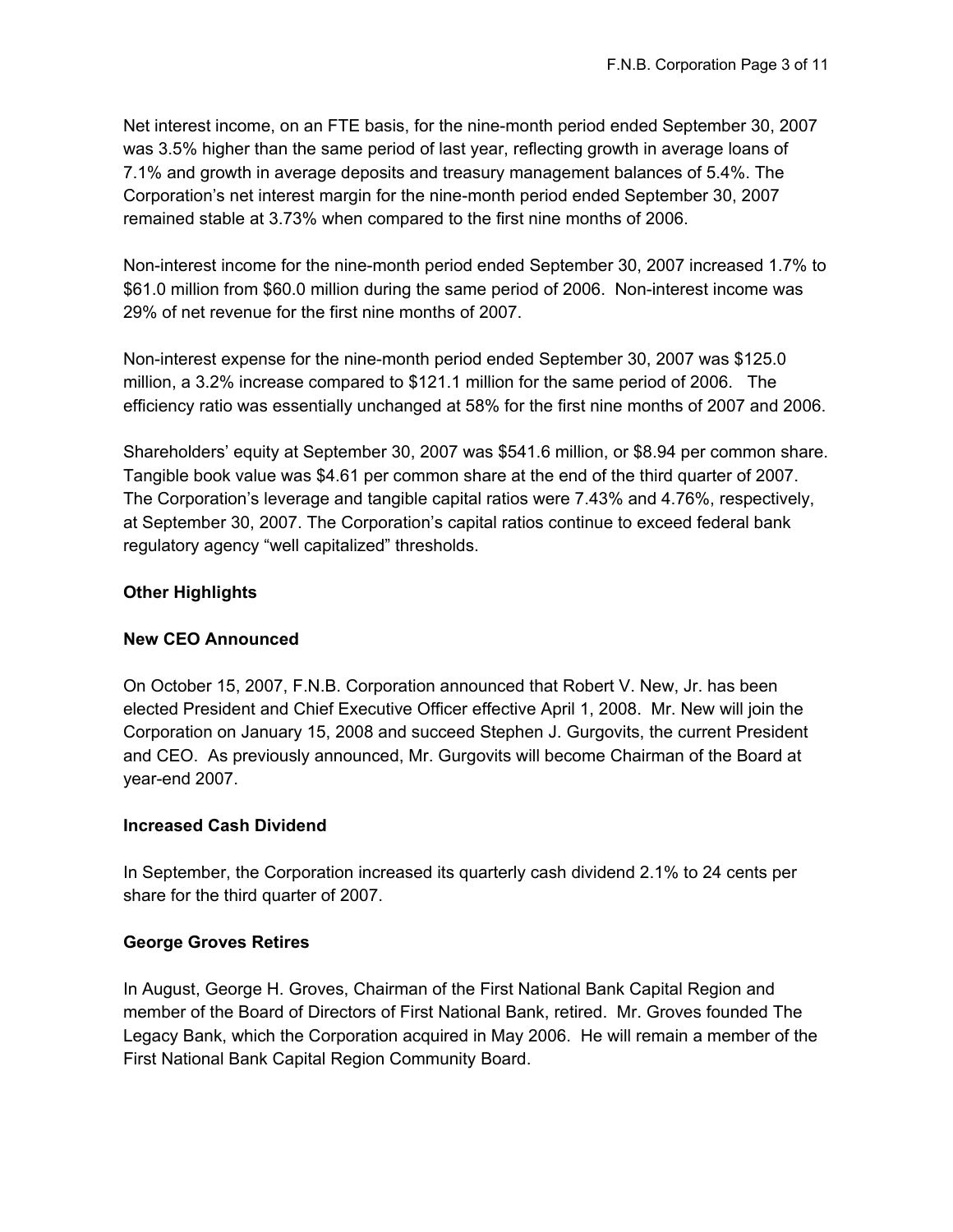# **Conference Call**

Management will host a quarterly conference call to discuss results for the third quarter of 2007, tomorrow, Friday, October 19, 2007, at 11:00 AM Eastern Time. Hosting the call will be Stephen J. Gurgovits, President and Chief Executive Officer, and Brian F. Lilly, Chief Financial Officer. The call can be accessed via telephone by dialing (888) 204-4368 or (913) 312-0845 for international callers, and entering confirmation number 1434076.

A replay of the call will be available from 2:00 PM Eastern Time on the day of the call until midnight Eastern Time on November 2, 2007. The replay can be accessed by dialing (888) 203-1112, or (719) 457-0820 for international callers, and entering confirmation number 1434076. A transcript of the call will be posted to the Shareholder and Investor Relations section of F.N.B. Corporation's Web site at www.fnbcorporation.com.

# **About F.N.B. Corporation**

F.N.B. Corporation, headquartered in Hermitage, PA, is a diversified financial services company with total assets of \$6.1 billion at September 30, 2007. F.N.B. is a leading provider of commercial and retail banking, wealth management, insurance, merchant banking and consumer finance services in Pennsylvania and Ohio, where it owns and operates First National Bank of Pennsylvania, First National Trust Company, First National Investment Services Company, LLC, F.N.B. Investment Advisors, Inc., First National Insurance Agency, LLC, F.N.B. Capital Corporation, LLC and Regency Finance Company. It also operates consumer finance offices in Tennessee and loan production offices in Tennessee and Florida.

Mergent Inc., a leading provider of business and financial information about publicly traded companies, has recognized F.N.B. Corporation as a Dividend Achiever. This annual recognition is based on the Corporation's outstanding record of increased dividend performance. The Corporation has consistently increased dividend payments for 34 consecutive years.

The common stock of F.N.B. Corporation trades on the New York Stock Exchange under the symbol "FNB". Investor information is available on F.N.B. Corporation's Web site at www.fnbcorporation.com.

## **Forward-looking Statements**

This press release of F.N.B. Corporation and the reports F.N.B. Corporation files with the Securities and Exchange Commission often contain "forward-looking statements" relating to present or future trends or factors affecting the banking industry and, specifically, the financial operations, markets and products of F.N.B. Corporation. These forward-looking statements involve certain risks and uncertainties. There are a number of important factors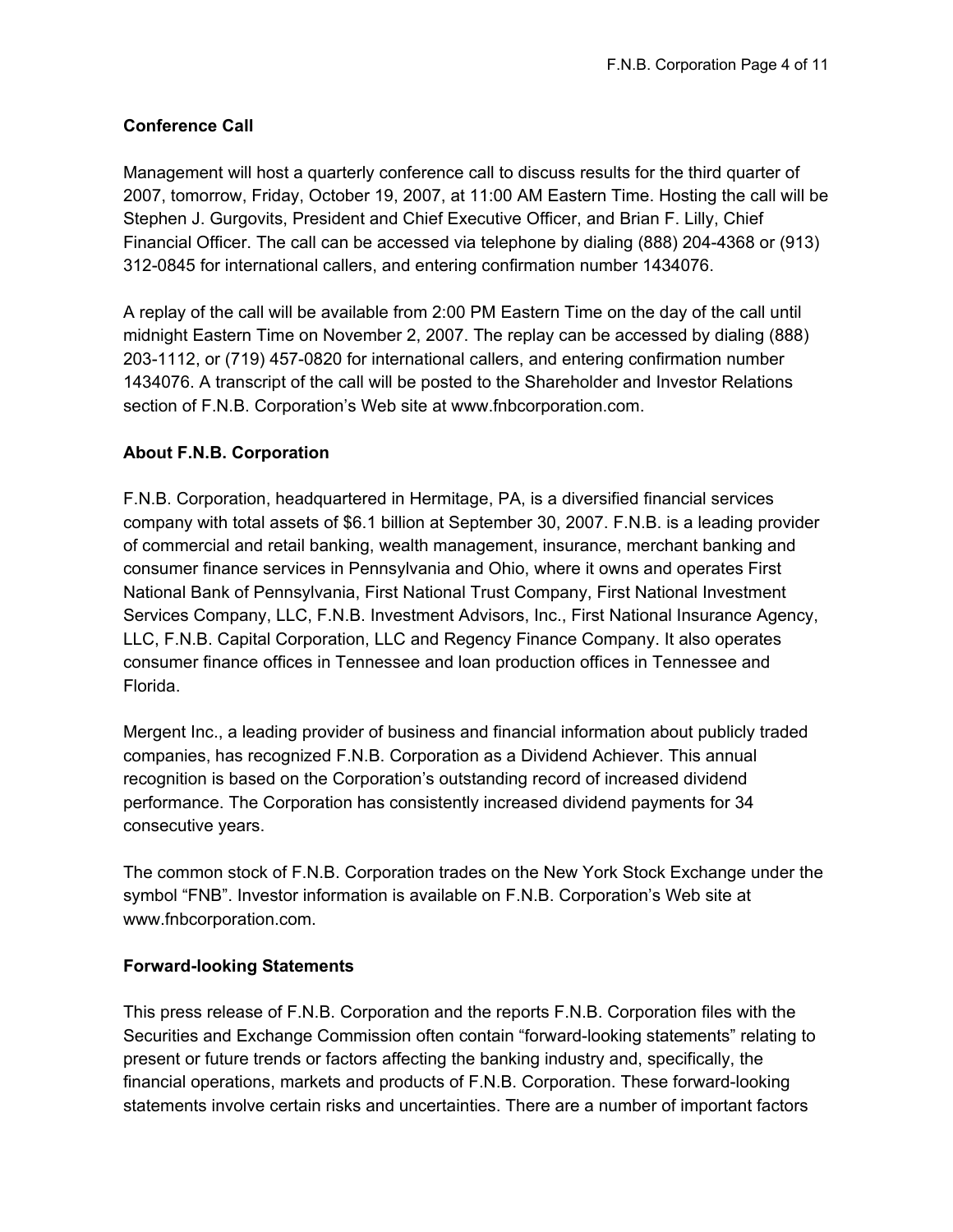that could cause F.N.B. Corporation's future results to differ materially from historical performance or projected performance. These factors include, but are not limited to: (1) a significant increase in competitive pressures among financial institutions; (2) changes in the interest rate environment that may reduce interest margins; (3) changes in prepayment speeds, loan sale volumes, charge-offs and loan loss provisions; (4) less favorable than expected general economic conditions; (5) legislative or regulatory changes that may adversely affect the businesses in which F.N.B. Corporation is engaged; (6) technological issues which may adversely affect F.N.B. Corporation's financial operations or customers; (7) changes in the securities markets; or (8) risk factors mentioned in the reports and registration statements F.N.B. Corporation files with the Securities and Exchange Commission. F.N.B. Corporation undertakes no obligation to release revisions to these forward-looking statements or to reflect events or circumstances after the date of this press release.

# # #

Analyst/Institutional Investor Contact: Bartley Parker, CFA 203-682-8250 bartley.parker@icrinc.com

> Media Contact: Kathryn Lima 724-981-4308 724-301-6984 (cell)

DATA SHEETS FOLLOW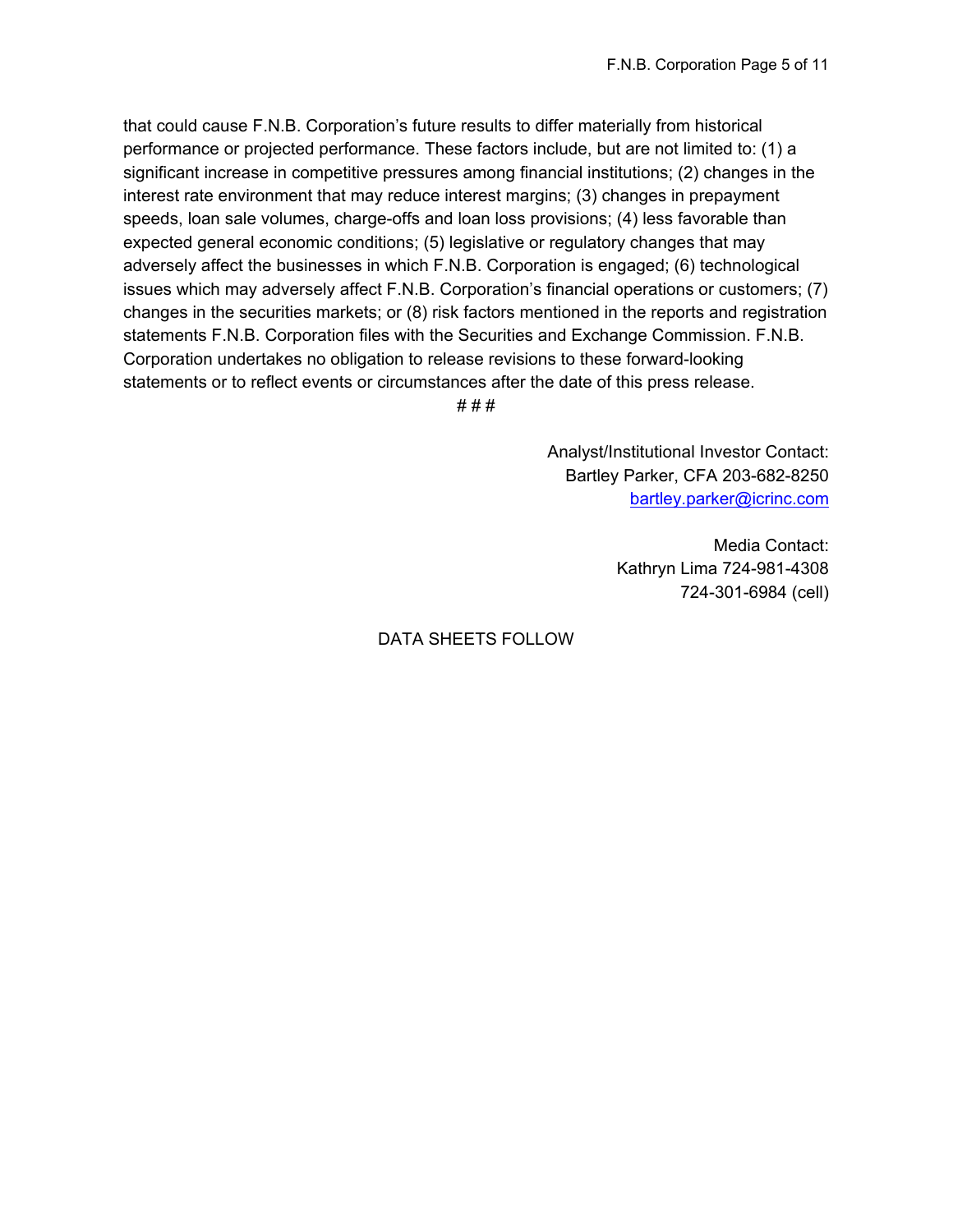#### (Unaudited)

(Dollars in thousands, except per share data)

|                                           | 2007       |            | 2006       |                | Percent Variance |
|-------------------------------------------|------------|------------|------------|----------------|------------------|
|                                           | Third      | Second     | Third      | 3rd Qtr 2007 - | 3rd Qtr 2007 -   |
| <b>Statement of earnings</b>              | Quarter    | Quarter    | Quarter    | 2nd Qtr 2007   | 3rd Qtr 2006     |
| Interest income                           | \$93,949   | \$91,620   | \$90,576   | 2.5            | 3.7              |
| Interest expense                          | 44,791     | 43,271     | 42,209     | 3.5            | 6.1              |
| Net interest income                       | 49,158     | 48,349     | 48,367     | 1.7            | 1.6              |
| Taxable equivalent adjustment             | 1,169      | 1,170      | 981        | 0.0            | 19.2             |
| Net interest income (FTE)                 | 50,327     | 49,519     | 49,348     | 1.6            | 2.0              |
| Provision for loan losses                 | 3,776      | 1,838      | 2,428      | 105.5          | 55.5             |
| Net interest income after provision (FTE) | 46,551     | 47,681     | 46,920     | $-2.4$         | $-0.8$           |
| Service charges                           | 10,286     | 10,212     | 10,235     | 0.7            | 0.5              |
| Insurance commissions and fees            | 3,301      | 3,230      | 3,412      | 2.2            | $-3.3$           |
| Securities commissions and fees           | 1,595      | 1,650      | 1,329      | $-3.3$         | 20.0             |
| Trust income                              | 2,109      | 2,118      | 2,013      | $-0.4$         | 4.8              |
| Gain (loss) on sale of securities         | (7)        | 304        | 510        | $-102.4$       | $-101.4$         |
| Gain on sale of loans                     | 455        | 359        | 465        | 26.6           | $-2.2$           |
| Other                                     | 1.943      | 2,502      | 2.048      | $-22.3$        | $-5.1$           |
| Total non-interest income                 | 19,682     | 20,375     | 20,012     | $-3.4$         | $-1.6$           |
| Salaries and employee benefits            | 22,030     | 21,475     | 20,991     | 2.6            | 4.9              |
| Occupancy and equipment                   | 6,867      | 6,964      | 6,886      | $-1.4$         | $-0.3$           |
| Amortization of intangibles               | 1,099      | 1,103      | 1,180      | $-0.3$         | $-6.8$           |
| Other                                     | 11,282     | 12,280     | 11,568     | $-8.1$         | -2.5             |
| Total non-interest expense                | 41,278     | 41,822     | 40,625     | $-1.3$         | 1.6              |
| Income before income taxes                | 24,955     | 26,234     | 26,307     | $-4.9$         | -5.1             |
| Taxable equivalent adjustment             | 1,169      | 1,170      | 981        | 0.0            | 19.2             |
| Income taxes                              | 6,162      | 7,442      | 7,707      | $-17.2$        | $-20.0$          |
| Net income                                | \$17,624   | \$17,622   | \$17,619   | 0.0            | 0.0              |
| Earnings per share                        |            |            |            |                |                  |
| Basic                                     | \$0.29     | \$0.29     | \$0.29     | 0.0            | 0.0              |
| Diluted                                   | \$0.29     | \$0.29     | \$0.29     | 0.0            | 0.0              |
| Performance ratios                        |            |            |            |                |                  |
| Return on average equity                  | 12.96%     | 13.11%     | 13.01%     |                |                  |
| Return on tangible equity (1)             | 26.31%     | 26.81%     | 26.99%     |                |                  |
| Return on average assets                  | 1.15%      | 1.17%      | 1.15%      |                |                  |
| Return on tangible assets (2)             | 1.25%      | 1.28%      | 1.25%      |                |                  |
| Net interest margin (FTE)                 | 3.73%      | 3.73%      | 3.65%      |                |                  |
| Yield on earning assets (FTE)             | 7.03%      | 6.98%      | 6.75%      |                |                  |
| Cost of funds                             | 3.68%      | 3.63%      | 3.46%      |                |                  |
| Efficiency ratio (FTE) (3)                | 57.39%     | 58.26%     | 56.87%     |                |                  |
| Common stock data                         |            |            |            |                |                  |
| Average basic shares outstanding          | 60,154,574 | 60,127,296 | 59,923,906 | 0.0            | 0.4              |
| Average diluted shares outstanding        | 60,640,486 | 60,621,233 | 60,527,788 | 0.0            | 0.2              |
| Ending shares outstanding                 | 60,555,834 | 60,396,209 | 60,299,036 | 0.3            | 0.4              |
| Book value per common share               | \$8.94     | \$8.92     | \$8.94     | 0.3            | 0.1              |
| Tangible book value per common share      | \$4.61     | \$4.55     | \$4.54     | 1.2            | 1.4              |
| Dividend payout ratio                     | 82.47%     | 80.53%     | 80.32%     |                |                  |

(1) Return on tangible equity is calculated by dividing net income less amortization of intangibles by average equity less average intangibles.

(2) Return on tangible assets is calculated by dividing net income less amortization of intangibles by average assets less average intangibles.

(3) The efficiency ratio is calculated by dividing non-interest expense less amortization of intangibles by the sum of net interest income on a fully taxable equivalent basis plus non-interest income.

(4) Treasury management accounts are included in short-term borrowings on the balance sheet.

 $\mbox{(5)}$   $\mbox{~Certain}$  prior period amounts have been reclassified to conform to the current period presentation.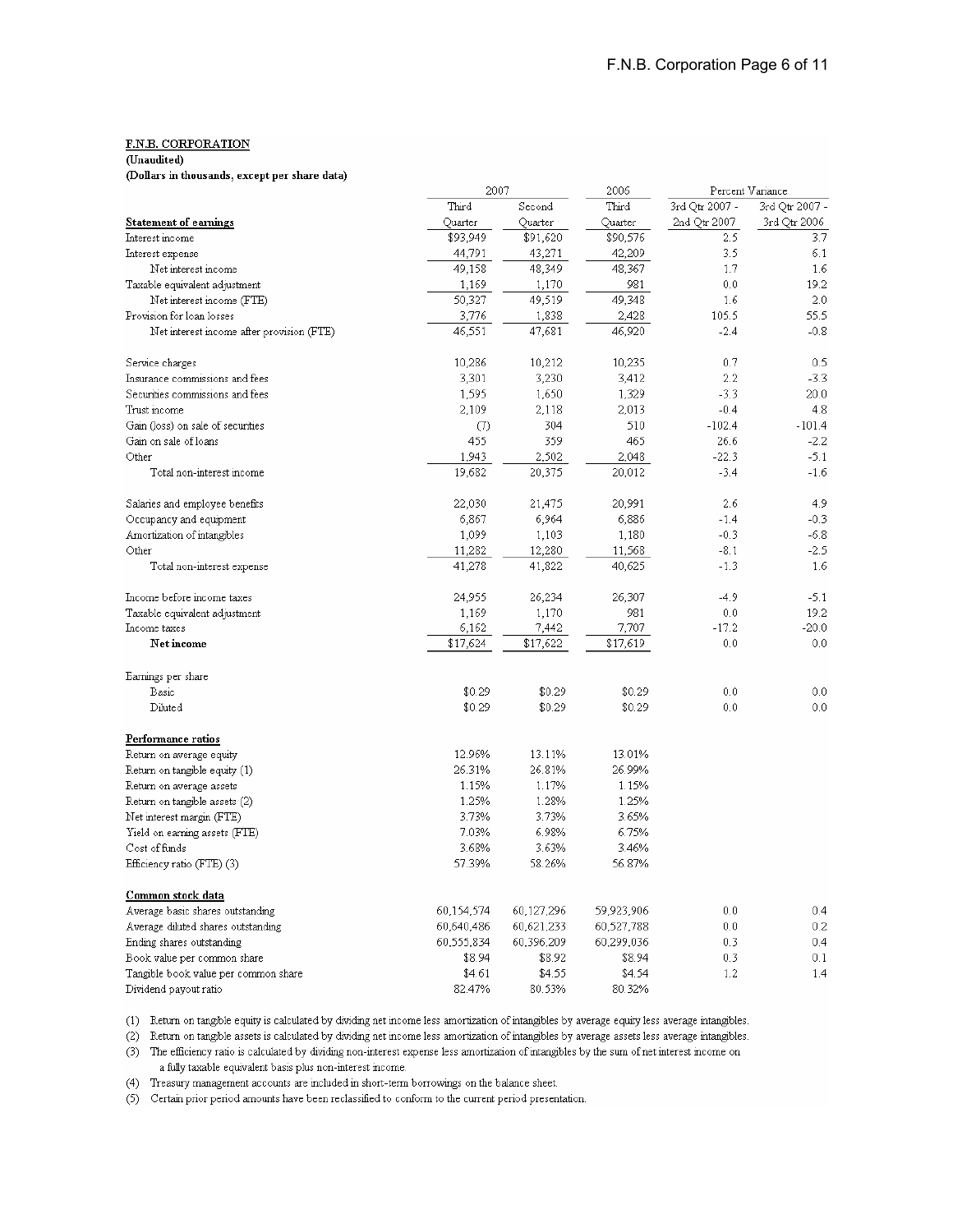### (Unaudited)

(Dollars in thousands, except per share data)

|                                           | For the Nine Months | Percent    |          |
|-------------------------------------------|---------------------|------------|----------|
|                                           | Ended September 30, |            |          |
| <b>Statement of earnings</b>              | 2007                | 2006       | Variance |
| Interest income                           | \$276,056           | \$251,662  | 9.7      |
| Interest expense                          | 130,629             | 110,783    | 17.9     |
| Net interest income                       | 145,427             | 140,879    | 3.2      |
| Taxable equivalent adjustment             | 3,456               | 2,898      | 19.2     |
| Net interest income (FTE)                 | 148,883             | 143,777    | 3.6      |
| Provision for loan losses                 | 7,461               | 7,883      | -5.4     |
| Net interest income after provision (FTE) | 141,422             | 135,894    | 4.1      |
| Service charges                           | 30,116              | 30,114     | 0.0      |
| Insurance commissions and fees            | 10,950              | 10,751     | 1.8      |
| Securities commissions and fees           | 4,521               | 3,584      | 26.1     |
| Trust income                              | 6,389               | 5,716      | 11.8     |
| Gain (loss) on sale of securities         | 1,037               | 1,397      | $-25.8$  |
| Gain on sale of loans                     | 1,181               | 1,163      | 1.5      |
| Other                                     | 6,779               | 7,255      | $-6.6$   |
| Total non-interest income                 | 60,973              | 59,980     | 1.7      |
| Salaries and employee benefits            | 65,771              | 63,450     | 3.7      |
| Occupancy and equipment                   | 20,996              | 20,319     | 3.3      |
| Amortization of intangibles               | 3,305               | 3,140      | 5.3      |
| Other                                     | 34,924              | 34,211     | 2.1      |
| Total non-interest expense                | 124,996             | 121,120    | 3.2      |
| Income before income taxes                | 77,399              | 74,754     | 3.5      |
| Taxable equivalent adjustment             | 3,456               | 2,898      | 19.2     |
| Income taxes                              | 21,327              | 21,800     | -2.2     |
| Net income                                | \$52,616            | \$50,056   | 5.1      |
| Earnings per share                        |                     |            |          |
| Basic                                     | \$0.88              | \$0.86     | 2.3      |
| Diluted                                   | \$0.87              | \$0.85     | 2.4      |
| Performance ratios                        |                     |            |          |
| Return on average equity                  | 13.04%              | 13.25%     |          |
| Return on tangible equity (1)             | 26.63%              | 26.37%     |          |
| Return on average assets                  | 1.17%               | 1.15%      |          |
| Return on tangible assets (2)             | 1.27%               | 1.24%      |          |
| Net interest margin (FTE)                 | 3.73%               | 3.73%      |          |
| Yield on earning assets (FTE)             | 7.00%               | 6.60%      |          |
| Cost of funds                             | 3.64%               | 3.21%      |          |
| Efficiency ratio (FTE) (3)                | 57.99%              | 57.90%     |          |
| Common stock data                         |                     |            |          |
| Average basic shares outstanding          | 60,129,145          | 58,456,628 | 2.9      |
| Average diluted shares outstanding        | 60,632,376          | 58,952,803 | 2.8      |
| Ending shares outstanding                 | 60,555,834          | 60,299,036 | 0.4      |
| Book value per common share               | \$8.94              | \$8.94     | 0.1      |
| Tangible book value per common share      | \$4.61              | \$4.54     | 1.4      |
| Dividend payout ratio                     | 81.57%              | 82.26%     |          |
|                                           |                     |            |          |

 $\alpha$  and  $\alpha$  and  $\alpha$ 

(1) Return on tangible equity is calculated by dividing net income less amortization of intangibles by average equity less average intangibles.

(2) Return on tangible assets is calculated by dividing net income less amortization of intangibles by average assets less average intangibles.

(3) The efficiency ratio is calculated by dividing non-interest expense less amortization of intangibles by the sum of net interest income on a fully taxable equivalent basis plus non-interest income.

(4) Treasury management accounts are included in short-term borrowings on the balance sheet.

(5) Certain prior period amounts have been reclassified to conform to the current period presentation.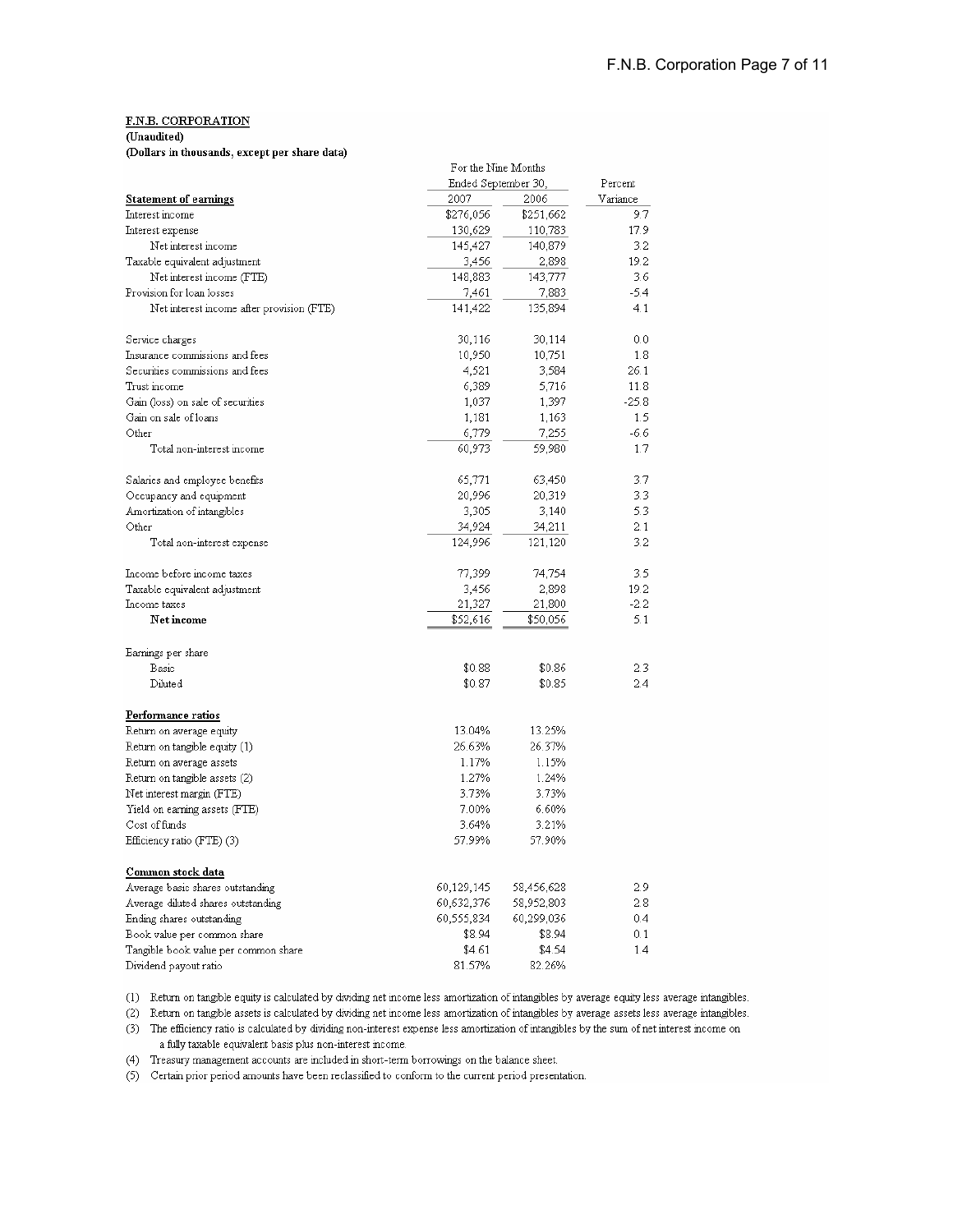| (Unaudited)                                   |             |             |             |                |                  |
|-----------------------------------------------|-------------|-------------|-------------|----------------|------------------|
| (Dollars in thousands)                        | 2007        |             | 2006        |                | Percent Variance |
|                                               | Third       | Second      | Third       | 3rd Qtr 2007 - | 3rd Qtr 2007 -   |
| <b>Average balances</b>                       | Ouarter     | Ouarter     | Ouarter     | 2nd Qtr 2007   | 3rd Qtr 2006     |
| Total assets                                  | \$6,078,664 | \$6,024,994 | \$6,104,452 | 0.9            | $-0.4$           |
| Earning assets                                | 5,377,543   | 5,324,617   | 5,382,689   | 1.0            | $-0.1$           |
| Securities                                    | 1,030,999   | 1,030,730   | 1,101,558   | 0.0            | $-6.4$           |
| Loans, net of unearned income                 | 4,341,123   | 4,258,872   | 4,229,049   | 1.9            | 2.7<br>$-4.1$    |
| Allowance for loan losses                     | 51,670      | 52,138      | 53,882      | $-0.9$         | $-1.4$           |
| Goodwill and intangibles                      | 263,184     | 264,619     | 267,024     | $-0.5$         |                  |
| Deposits and treasury management accounts (4) | 4,717,121   | 4,673,108   | 4,656,840   | 0.9            | 1.3              |
| Other short-term borrowings                   | 160,162     | 119,320     | 130,067     | 34.2           | 23.1             |
| Long-term debt                                | 437,945     | 470,215     | 557,932     | $-6.9$         | $-21.5$          |
| Trust preferred securities                    | 151,031     | 151,031     | 151,031     | 0.0            | 0.0              |
| Shareholders' equity                          | 539,698     | 539,004     | 537,254     | 0.1            | 0.5              |
| <b>Asset quality data</b>                     |             |             |             |                |                  |
| Non-accrual loans                             | \$21,346    | \$20,590    | \$24,672    | 3.7            | $-13.5$          |
| Restructured loans                            | 3,470       | 3,367       | 4,789       | 3.1            | $-27.5$          |
| Non-performing loans                          | 24,816      | 23,957      | 29,461      | 3.6            | $-15.8$          |
| Other real estate owned                       | 5,358       | 5,395       | 5,995       | $-0.7$         | $-10.6$          |
| Non-performing assets                         | \$30,174    | \$29,352    | \$35,456    | 2.8            | $-14.9$          |
| Net loan charge-offs                          | \$2,905     | \$2,571     | \$2,405     | 13.0           | 20.8             |
| Allowance for loan losses                     | 52,122      | 51,252      | 53,065      | 1.7            | $-1.8$           |
| Non-performing loans / total loans            | 0.57%       | 0.56%       | 0.69%       |                |                  |
| Non-performing assets / total assets          | 0.49%       | 0.48%       | 0.59%       |                |                  |
| Allowance for loan losses / total loans       | 1.20%       | 1.19%       | 1.25%       |                |                  |
| Allowance for loan losses /                   |             |             |             |                |                  |
| non-performing loans                          | 210.03%     | 213.93%     | 180.12%     |                |                  |
| Net loan charge-offs (annualized) /           |             |             |             |                |                  |
| average loans                                 | 0.27%       | 0.24%       | 0.23%       |                |                  |
| <b>Balances at period end</b>                 |             |             |             |                |                  |
| Total assets                                  | \$6,124,174 | \$6,061,249 | \$6,060,285 | 1.0            | 1.1              |
| Earning assets                                | 5,404,247   | 5,336,857   | 5,334,157   | 1.3            | 1.3              |
| Securities                                    | 1,035,959   | 1,034,990   | 1,084,735   | 0.1            | $-4.5$           |
| Loans, net of unearned income                 | 4,358,604   | 4,292,314   | 4,244,584   | 1.5            | 2.7              |
| Goodwill and intangibles                      | 262,663     | 263,765     | 265,016     | $-0.4$         | $-0.9$           |
| Deposits and treasury management accounts (4) | 4,738,340   | 4,711,787   | 4,617,537   | 0.6            | 2.6              |
| Other short-term borrowings                   | 197,032     | 157,540     | 155,148     | 25.1           | 27.0             |
| Long-term debt                                | 433,691     | 439,444     | 537,401     | $-1.3$         | $-19.3$          |
| Trust preferred securities                    | 151,031     | 151,031     | 151,031     | 0.0            | 0.0              |
| Shareholders' equity                          | 541,593     | 538,743     | 538,968     | 0.5            | 0.5              |
| Capital ratios                                |             |             |             |                |                  |
| Equity/assets (period end)                    | 8.84%       | 8.89%       | 8.89%       |                |                  |
| Leverage ratio                                | 7.43%       | 7.43%       | 7.16%       |                |                  |
| Tangible equity/tangible assets (period end)  | 4.76%       | 4.74%       | 4.73%       |                |                  |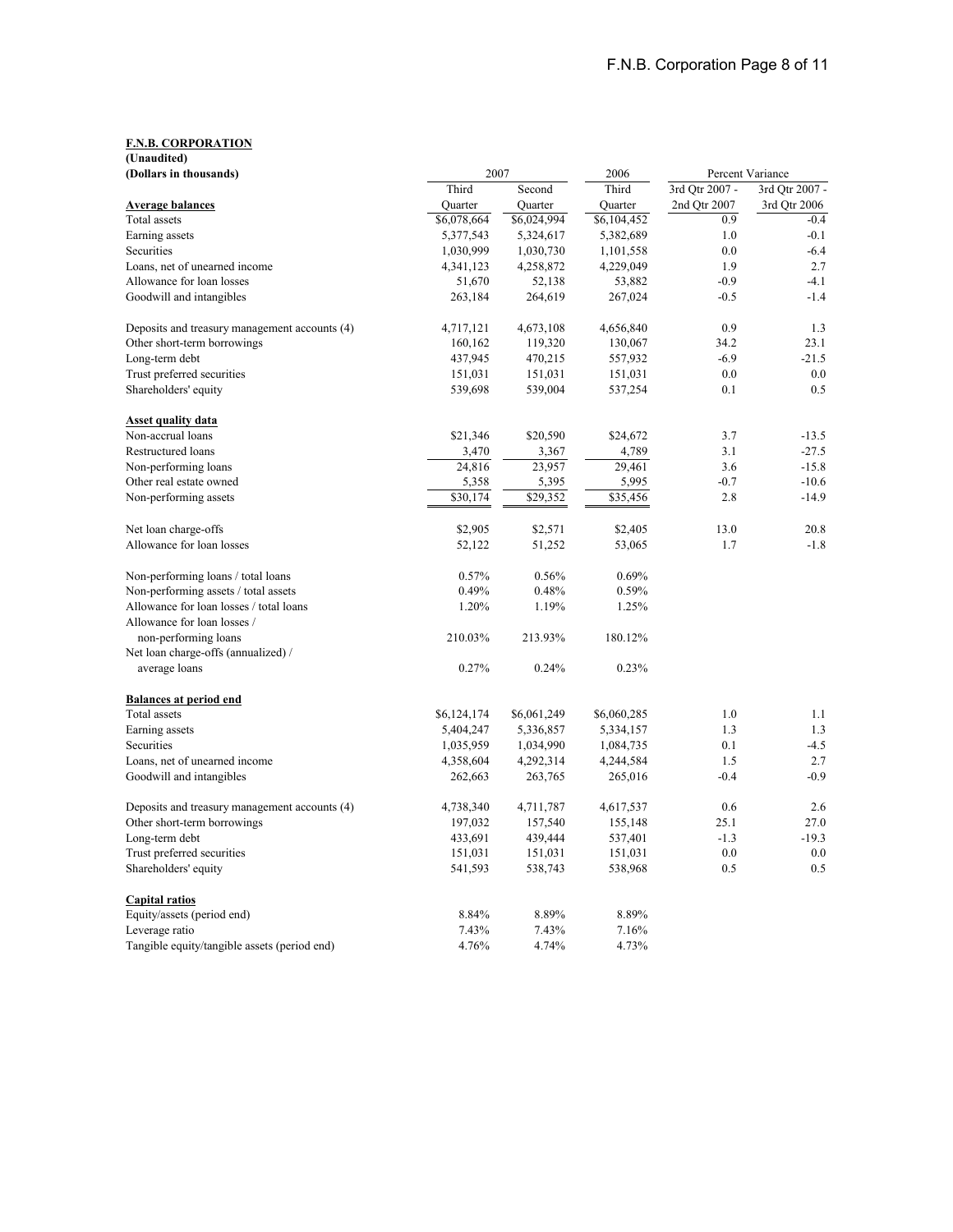|            | (Unaudited) |  |
|------------|-------------|--|
| $\sqrt{2}$ |             |  |

| (Dollars in thousands)                        | For the Nine Months |             |          |
|-----------------------------------------------|---------------------|-------------|----------|
|                                               | Ended September 30, | Percent     |          |
| <b>Average balances</b>                       | 2007                | 2006        | Variance |
| Total assets                                  | \$6,037,115         | \$5,839,050 | 3.4      |
| Earning assets                                | 5,335,796           | 5,152,603   | 3.6      |
| Securities                                    | 1,034,972           | 1,124,377   | $-8.0$   |
| Loans, net of unearned income                 | 4,285,334           | 3,999,801   | 7.1      |
| Allowance for loan losses                     | 52,217              | 52,509      | $-0.6$   |
| Goodwill and intangibles                      | 264,462             | 240,967     | 9.8      |
| Deposits and treasury management accounts (4) | 4,666,438           | 4,427,384   | 5.4      |
| Other short-term borrowings                   | 139,538             | 151,103     | $-7.7$   |
| Long-term debt                                | 468,483             | 547,033     | $-14.4$  |
| Trust preferred securities                    | 151,031             | 139,340     | 8.4      |
| Shareholders' equity                          | 539,366             | 505,122     | 6.8      |
| <b>Asset quality data</b>                     |                     |             |          |
| Non-accrual loans                             | \$21,346            | \$24,672    | $-13.5$  |
| Restructured loans                            | 3,470               | 4,789       | $-27.5$  |
| Non-performing loans                          | 24,816              | 29,461      | $-15.8$  |
| Other real estate owned                       | 5,358               | 5,995       | $-10.6$  |
| Non-performing assets                         | \$30,174            | \$35,456    | $-14.9$  |
| Net loan charge-offs                          | \$7,935             | \$8,571     | $-7.4$   |
| Allowance for loan losses                     | 52,122              | 53,065      | $-1.8$   |
| Non-performing loans / total loans            | 0.57%               | 0.69%       |          |
| Non-performing assets / total assets          | 0.49%               | 0.59%       |          |
| Allowance for loan losses / total loans       | 1.20%               | 1.25%       |          |
| Allowance for loan losses /                   |                     |             |          |
| non-performing loans                          | 210.03%             | 180.12%     |          |
| Net loan charge-offs (annualized) /           |                     |             |          |
| average loans                                 | 0.25%               | 0.29%       |          |
| <b>Balances at period end</b>                 |                     |             |          |
| Total assets                                  | \$6,124,174         | \$6,060,285 | 1.1      |
| Earning assets                                | 5,404,247           | 5.334.157   | 1.3      |
| Securities                                    | 1,035,959           | 1,084,735   | $-4.5$   |
| Loans, net of unearned income                 | 4,358,604           | 4,244,584   | 2.7      |
| Goodwill and intangibles                      | 262,663             | 265,016     | $-0.9$   |
| Deposits and treasury management accounts (4) | 4,738,340           | 4,617,537   | 2.6      |
| Other short-term borrowings                   | 197,032             | 155,148     | 27.0     |
| Long-term debt                                | 433,691             | 537,401     | $-19.3$  |
| Trust preferred securities                    | 151,031             | 151,031     | $0.0\,$  |
| Shareholders' equity                          | 541,593             | 538,968     | 0.5      |
| <b>Capital ratios</b>                         |                     |             |          |
| Equity/assets (period end)                    | 8.84%               | 8.89%       |          |
| Leverage ratio                                | 7.43%               | 7.16%       |          |
| Tangible equity/tangible assets (period end)  | 4.76%               | 4.73%       |          |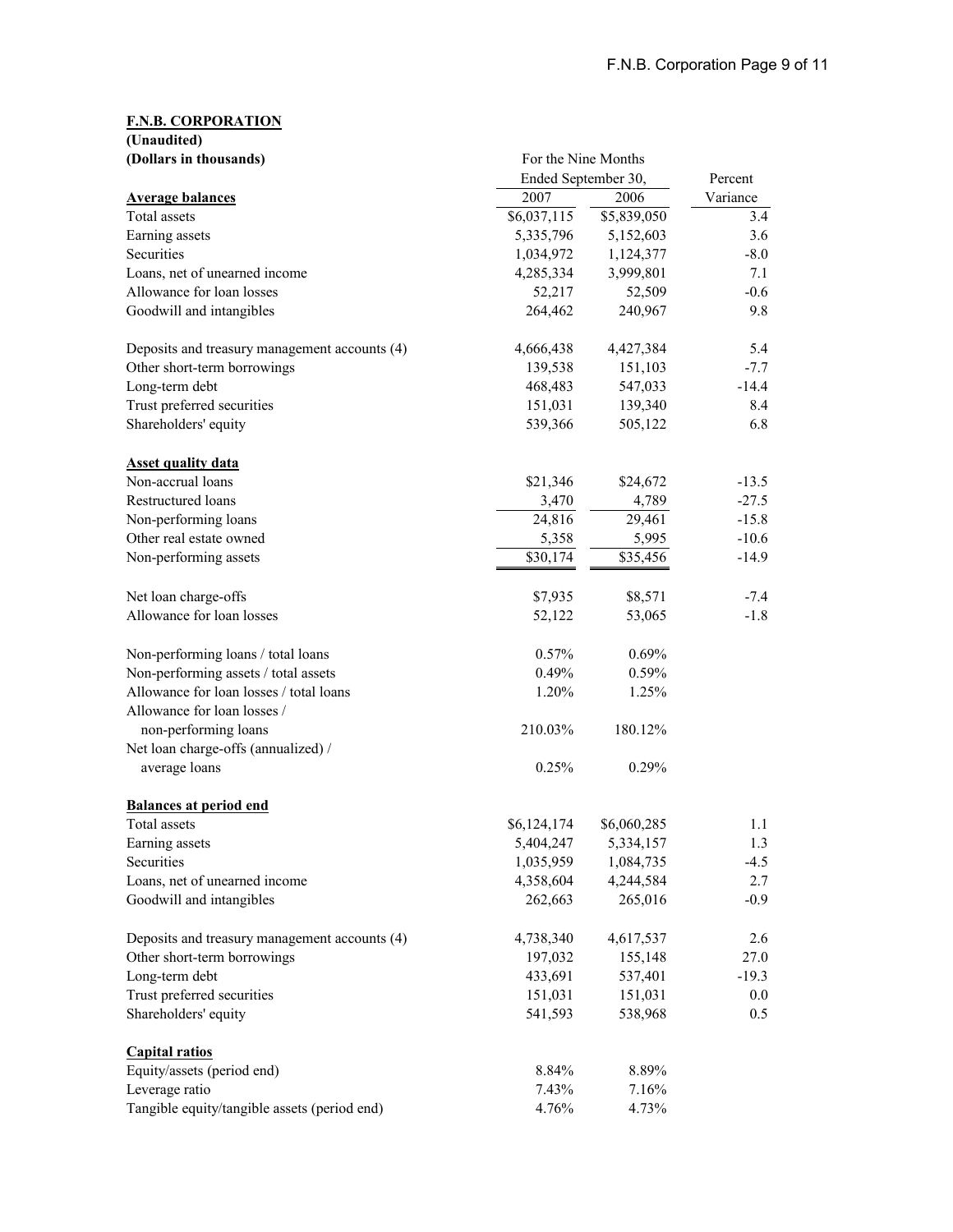| (Unaudited)                                         |             |             |             |                  |                |
|-----------------------------------------------------|-------------|-------------|-------------|------------------|----------------|
| (Dollars in thousands)                              | 2007        |             | 2006        | Percent Variance |                |
|                                                     | Third       | Second      | Third       | 3rd Otr 2007 -   | 3rd Otr 2007 - |
| <b>Average balances</b>                             | Quarter     | Ouarter     | Quarter     | 2nd Qtr 2007     | 3rd Qtr 2006   |
| Loans:                                              |             |             |             |                  |                |
| Commercial                                          | \$2,208,612 | \$2,149,269 | \$2,037,175 | 2.8              | 8.4            |
| Direct installment                                  | 947,158     | 919,507     | 933,059     | 3.0              | 1.5            |
| Consumer LOC                                        | 244,975     | 249,589     | 261,622     | $-1.8$           | $-6.4$         |
| Residential mortgages                               | 480,702     | 486,431     | 507,690     | $-1.2$           | $-5.3$         |
| Indirect installment                                | 440,686     | 434,553     | 476,111     | 1.4              | $-7.4$         |
| Other                                               | 18,990      | 19,523      | 13,392      | $-2.7$           | 41.8           |
| Total loans                                         | \$4,341,123 | \$4,258,872 | \$4,229,049 | 1.9              | 2.7            |
| Deposits:                                           |             |             |             |                  |                |
| Non-interest bearing deposits                       | \$642,197   | \$644,980   | \$663,828   | $-0.4$           | $-3.3$         |
| Savings and NOW                                     | 2,065,469   | 2,023,477   | 1,978,788   | 2.1              | 4.4            |
| Certificates of deposit and other time deposits     | 1,739,083   | 1,751,875   | 1,794,657   | $-0.7$           | $-3.1$         |
| Total deposits                                      | 4,446,749   | 4,420,332   | 4,437,273   | 0.6              | 0.2            |
| Treasury management accounts (4)                    | 270,372     | 252,776     | 219,567     | 7.0              | 23.1           |
| Total deposits and treasury management accounts (4) | \$4,717,121 | \$4,673,108 | \$4,656,840 | 0.9              | 1.3            |
| <b>Balances at period end</b>                       |             |             |             |                  |                |
| Loans:                                              |             |             |             |                  |                |
| Commercial                                          | \$2,234,236 | \$2,180,535 | \$2,064,725 | 2.5              | 8.2            |
| Direct installment                                  | 948,986     | 938,683     | 934,072     | 1.1              | 1.6            |
| Consumer LOC                                        | 245,627     | 247,470     | 258,369     | $-0.7$           | $-4.9$         |
| Residential mortgages                               | 469,587     | 473,766     | 498,532     | $-0.9$           | $-5.8$         |
| Indirect installment                                | 440,812     | 436,533     | 475,014     | 1.0              | $-7.2$         |
| Other                                               | 19,356      | 15,327      | 13,872      | 26.3             | 39.5           |
| <b>Total</b> loans                                  | \$4,358,604 | \$4,292,314 | \$4,244,584 | 1.5              | 2.7            |
| Deposits:                                           |             |             |             |                  |                |
| Non-interest bearing deposits                       | \$659,352   | \$667,646   | \$665,606   | $-1.2$           | $-0.9$         |
| Savings and NOW                                     | 2,090,065   | 2,056,484   | 1,953,408   | 1.6              | 7.0            |
| Certificates of deposit and other time deposits     | 1,734,767   | 1,730,438   | 1,780,910   | 0.3              | $-2.6$         |
| Total deposits                                      | 4,484,184   | 4,454,568   | 4,399,924   | 0.7              | 1.9            |
| Treasury management accounts (4)                    | 254,156     | 257,219     | 217,613     | $-1.2$           | 16.8           |
| Total deposits and treasury management accounts (4) | \$4,738,340 | \$4,711,787 | \$4,617,537 | 0.6              | 2.6            |